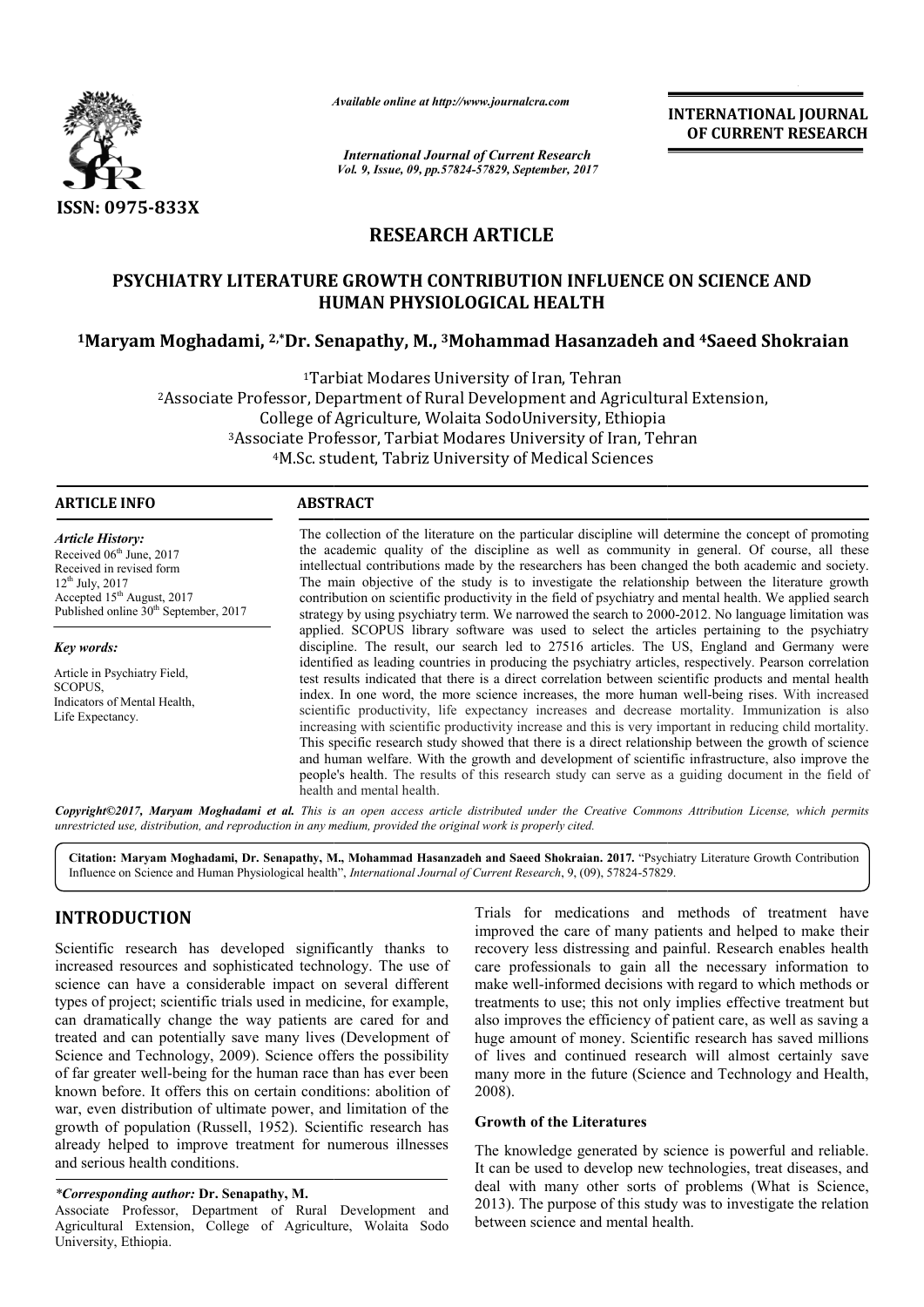In the old days importance of science was unknown. But in this years it is very important, because science has an effective role on lives. Science is an instrument. It progress the situation of society. It can decrease the rate of mortality and mental disorders. Also it can increase the rate of fertility or life expectancy. It can improve the well- being. Therefore, we studied the role of science in society. Modern society depends on scientific discovery and applying this new knowledge through technology. However, the role that science plays in our daily lives is often overlooked or taken for granted and public opinion is often only mobilized when research and new discoveries raise ethical questions. For these reasons, the public needs to be properly informed, so that it can make up its mind on the issues (Science Awareness, 2015). Today, scientific production has an impact on all spheres of life. Health is one of the aspects of life. With the increase in scientific productivity will increase people's awareness of healthy life styles. Today, scientific production is considered as an indicator of development. But so far its relation between mental health indicators has not been studied. The science has bilateral impact: good and bad.

#### **Scientometrics Approach**

The psychological health is the most important thing in human's life. That is why the policymakers in developed countries dedicate an appropriate budget for psychological health care of countries inhabitant. As the scientific contribution in the subject areas can mirror the research activity of scientists in that subject field (Biglu, S; Biglu M.H and Falk 2011). Therefore, in this paper we attempted to investigate the trend of scientific contribution in the field of Psychiatry during a period of thirteen years. The first part of the paper focused to review of the most active countries, institutions and prolific writers. The second part of the paper focused to the relationship between mental health indicators and science growth. Finally, the third section discusses the implications of findings on scientometrics methodologies and analytics and some recommendations proposed at this respect. In recent years, many researchers have conducted scientometrics analysis in this subject fields. In this article use ofscientometrics approach. Morlino *et al*., (1997) studied Publication trends of papers on schizophrenia. A 15-year analysis of three general psychiatric journals was investigated for this research study. Given the importance of schizophrenia in psychiatric research and practice, it will be useful to regularly monitor the research trends in this specific field (Morlino *et al.*, 1997). Angermeyer, Winkler (2001) analyzed of publications by German authors on socio psychiatric issues in scientific journals. The results showed a substantial proportion of the research in social psychiatry is concentrated on a small number of research institutions (Angermeyer and Winkler 2001). Bignami *et al.* (2000) investigated the impact on the international literature of the scientific production of the Italian researchersin the disciplines of Psychiatry and Psychologyhasbeen analyzed. The results entail the important implications for Italian research in psychology and psychiatry. In general, these analyses appear to be helpful for monitoring scientific production by granting agencies and for comparing different individual researchers. On a more specific level the analysis has identified the leading trends in research of Italian psychiatry and psychology. (Bignami *et al.,* 2000) and Lopez-Munoz, *et al.* (2006) have investigated Bipolar disorder as an emerging pathology in the scientific literature: a bibliometric approach The publications on bipolar disorder and mood

stabilizers have undergone exponential growth over the last 25 years, without evidence a saturation point. (Lopez-Munoz *et al.,* 2006) Sharifi *et al*., (2008) The analysis of mental health research in the Islamic Republic of Iran over 3 decades: a scientometrics study. Analysis of research areas showed a proportionate rise in neuroscience research and a decline in mental health service research (Sharifi *et al.*, 2008). This studies showed that mental health is important for an individual to develop his intellectual output of publishing the scientific papers. When we are free of depression, anxiety, excessive stress and worry, addictions, and other psychological problems, we are more able to live our lives to the fullest. Psychological problems also increase the likelihood that people will make poor behavioral choices which can contribute to medical problems. Smoking, excessive alcohol or drug use, poor eating habits, and reckless behavior can all result in severe physical problems and the need for medical services. Excessive anxiety and stress can contribute to physical problems such as heart disease, ulcers, and colitis. Anxiety and stress can also reduce the strength of the immune system, making people more vulnerable to conditions ranging from the common cold to cancer (Useful Psychology Information (Importance of Mental Health 2014). For all of these reasons, a mental health issue is one of the most important challenges facing our society today.

#### **Effect of the Literature Contribution**

The particular research studies showed thatthere isa direct relationshipbetweenthe growth of scienceandhuman welfare. With thegrowthanddevelopmentofscientificinfrastructure, also improve the people's health.For example, we review the studiesever done. Hassanzadeh and Akhghar (2014) investigated the relationship between selected development indicators and contribution to the global knowledge in provincial level. Findings showed that there is significant relationship between science infrastructure and developmental indicators and also their contribution to the knowledge. But amongst them relationship between family size and science production was negative. Based on findings we can conclude that scientific progress has its grassroots in developmental programs and in turn, developmental achievements will flourish the science in societies (Hassanzadeh and Akhghar, 2014).

Jerome Karle (1985) described**t**he Role of Science and Technology in Future Design. Hepointed outin his article that "There is no question that science and society will continue to co-evolve. The nature of this evolution will certainly be affected by the extent to which governments set funding priorities. Societies whose governments recognize the dependence of the development of successful novel technologies on broadly supported basic research are more likely to be healthier and economically prosperous in the future than those that do not. Because of the unpredictability of the details of the new science and technology that will evolve, the details of social evolution are also unpredictable" (Karle, 2015) Bilsel and Oral (1995) investigated Role of Education, Science and Technology in Developing Countries. Findings showed that in developing countries economic growth can mainly be enhanced by a science and technology policy. However, science and technology can play their role in development only when the integrity of the whole enterprise-research institutions, universities, publications research priorities and emphasis and the education of creative scientists, as well as those active in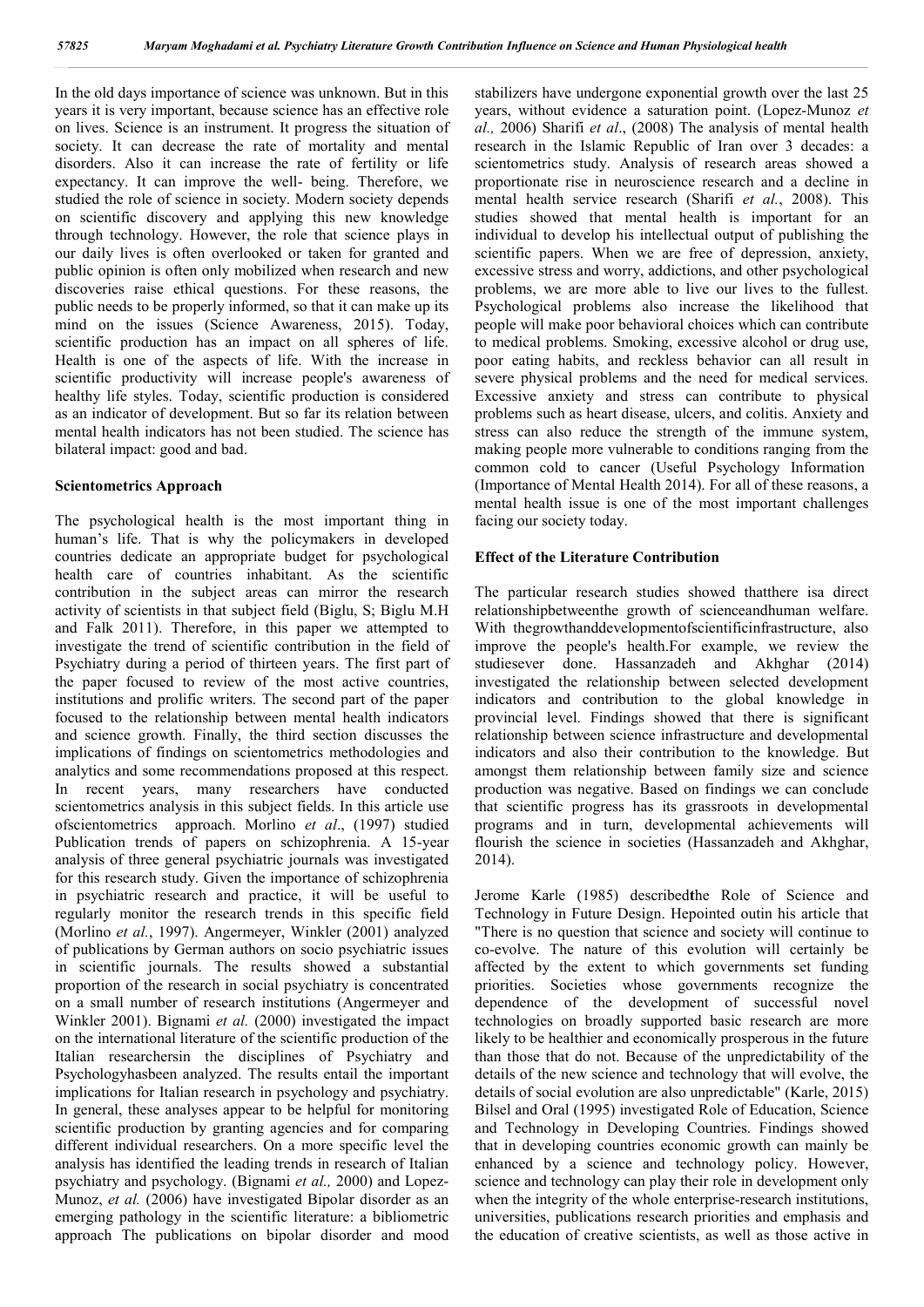science is preserved. Thus, the simplest strategy in developing countries is first of all, to increase the percentage of GNP that is to be devoted to universities and research institutions. Developing countries should understand the fact that perceiving investment in sciences as a time-consuming, wasteful and costly activity will bring further limitations on their economic growth. That it is a political decision on the part of those who decide on the future of developing countries to take proper steps toward creating, mastering and utilizing the resources of science and technology (Bilsel, Oral, 1995).

José Goldemberg (2003) inan article titled "What is the Role of Science in Developing Countries?" discussed the role of science in developing countries. His studyshowed that the transition of a country from developing to developed is a complex process that requires facing up to the established interests in society. The impetus for this has to come not only from scientists but from other sectors of the society as well. In a world where globalization and competitiveness are the rule, progress requires that developing countries find areas in which they are significantly better than their competitors because of a better trained work force, favorable natural resources, or scientific and technological capabilities. Science and scientists can play an important role in determining those choices and implementing development strategies. Review of the literature shows so far the relationship between Scientific Products in Psychiatry and health indicator did not investigate (Goldemberg, 2003).

## **METHODS**

On very initial stage of the investigator has started to search the articles from Scopus. The time period2000 to 2012 was taken into consideration.

#### **Search Strategy**

The analysis based on the publications indexed in Scopus, the world citation database. We also formulated questions based on key word strategy, limited the results to title abstract and keywords. We narrowed the search to 2000-2012. No language limitation was applied. We selected life expediency, birth rate, mortality rate, immunization indicator; fertility as mental health indicators for extraction of the relevant health indicators was used. The World Bank database was used in order to find out the potential indicators. For top 10 countries were taken into consider for extracting the health indicators by choosing them from indicators part.

#### **Data Analysis and Interpretation of the Study**

To examine relationship between development indicators and science indicators, we carried out a Pearson correlation using SPSS 19.0 and for more visualization of the correlation pattern we have depicted it by scatter plot.

## **RESULTS**

With the help of the Scopus database that we found 27516 record paper, in psychiatry field in 2000-2012 period of time. For survey of countries, the result of research limit of the country field. 141 countriescontributed in publication of publication. 10 country of the first list, select as active countries.



**Figure 1. Geographical distribution of Psychiatry productions**

#### **Growth of Literatures**



**Figure 2. Growth rate of Psychiatry literature**

According to Figure2 Psychiatry literature production has grown exponentially during this period and arrive of 1499 articles in 2000 to 2830 articles in 2012. Scientific production in this area in 2003 has decreased. But since 2004 has started to grow. Scientific production decreased in 2009 compared to 2008, but since 2010 has continued to grow upward. Most of the Scientific production in this area is in 2012 (2830 article). This graph shows the scientific production in Psychiatry growth in the period of time in this research.The growth rate of scientific production in this years is different.It is negative in some years. For example, the growthof productionin 2009- 2010 isequal to-0.9, that indicate scientific productionhas been muchreduced andthenegative amount. Between2002-2003 therate of growth of literature is -1.83. This amount between 2007-2008 equal to 4.65 and it has highest level inallthe years. The growthrate of literature production at the beginning of2000is 0.71, which eventually reached 1.51 in 2012. As a resultof scientific production in the field of Psychiatryhas been associatedwith slow growth.

#### **Authors' Productivity**

**Table 1. Most Prolific Authors in Psychiatry**

| S.             | Authors    | Number of Papers | Countries            | H-index |
|----------------|------------|------------------|----------------------|---------|
| No.            |            |                  |                      |         |
|                | Biederman  | 57               | <b>United States</b> | 126     |
| $\overline{c}$ | Birmaher   | 54               | <b>United States</b> | 69      |
| 3              | Vitiello   | 49               | <b>United States</b> | 66      |
| 4              | Findling   | 46               | <b>United States</b> | 63      |
| 5              | Walter     | 46               | Australia            | 25      |
| 6              | Verhulst   | 45               | Netherlands          | 69      |
| 7              | Angermeyer | 42               | Italy                | 70      |
| 8              | Reynolds   | 38               | <b>United States</b> | 84      |
| 9              | Sourander  | 38               | Finland              | 38      |
| 10             | Esmile     | 38               | <b>United States</b> | 47      |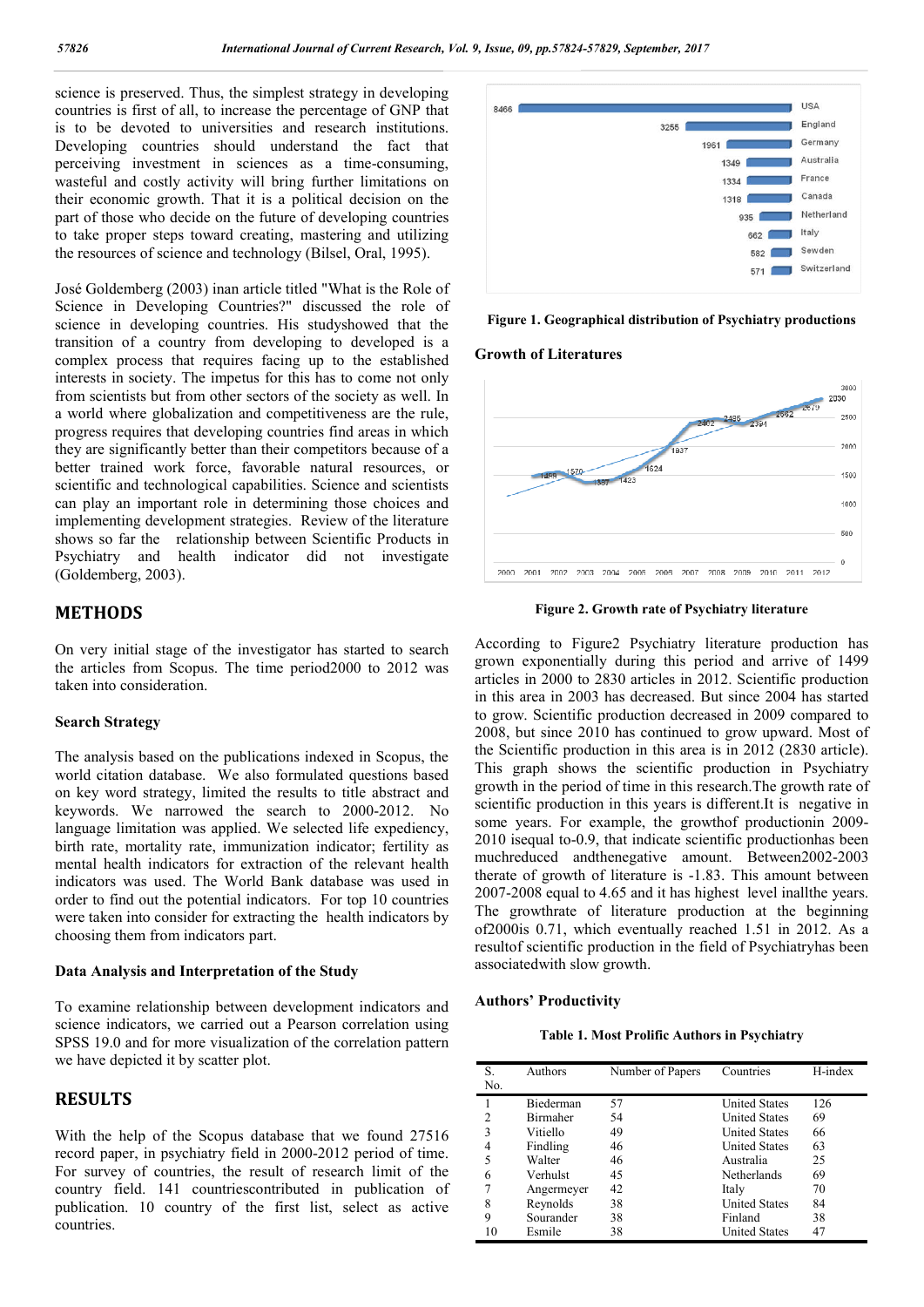

**Figure 3. Prolific authors in Psychiatry Literature production**

Top 10prolific authorswas found. Authors' productivity is studied based on their contributions in the field. . The details are provided in Table 1. According to the Figure3, the most prolific author is Biderman, with 57 papers (13%). After his, Birmaher with 54 papers (12%) and Vitiellowith 49 papers (11%) are most prolific authors in psychiatry.As expected, the prolific authors have produced the most papers, and make more impact in the present study, prolific authors only from USA, Australia, Netherlands,Italy and Finland. This also indicates that prolific authors from developed countries like USA and Australia also play an important role in the scientific productivity as well as the impact of research. The average productivity for USA is slightly high in comparison to all other countries under study. The h-index is based on a list of publications ranked in descending order by the Times Cited count. The value of h is equal to the number of papers (N) in the list that have N or more citations (h-index 2012) among the authors, Biedermanhas the highest-index (What is an H-Index, 2015).

### **Affiliating Institution**

To limit to, Organization field, 10 active institutions were founded. Table 2 shows the ten top ranking Institutions of the world in terms of the number of contribution in Psychiatry literature.

**Table 2. Prolific institutions in Psychiatry**

| Ranks          | Categories of Affiliation                      | No. of Contribution on<br>Descending Order |  |
|----------------|------------------------------------------------|--------------------------------------------|--|
| 1              | Kings College of London                        | 565                                        |  |
| $\overline{2}$ | VA Medical Center                              | 534                                        |  |
| 3              | Harvard Medical School                         | 289                                        |  |
| $\overline{4}$ | University of Toronto                          | 283                                        |  |
| 5              | New York State Psychiatric<br>Institute        | 233                                        |  |
| 6              | Massachusetts General<br>Hospital,"            | 227                                        |  |
| 7              | University of Melbourne                        | 226                                        |  |
| 8              | University of California, San<br>Diego         | 224                                        |  |
| 9              | Columbia University in the<br>City of New York | 220                                        |  |
| 10             | No Affiliation ID found]."                     | 201                                        |  |
| 11             | Duke University School of<br>Medicine          | 200                                        |  |

According to Table 2, the literature contribution was arranged descending order that Kings College London contributed 565 paper is followed by VA Medical Centerwith 534 paper, Harvard Medical School with 289 and University of Toronto with 283. In addition to, the Universities and education institutions, hospitals involved in the production of articles in the field of Psychiatry. Kings College London has Collaborating affiliations with UCL 3,620 paper, Imperial College London 1,943 paper, Guy's Hospital 1,820 paper , University of Oxford 1,709 paper and University of Cambridge 1,636 paper. That published 63 articles in 2012, 53aricle in 2011 and 57 article in 2010. After that, VA Medical Center with 534 article has a high rank in scientific production. This affiliation has collaborating withUniversity of California, San Francisco 5,888 paper, University of California, San Diego 5,718 paper, David Geffen School of Medicine at UCLA 4,409, University of California, Los Angeles 3,657& Stanford University School of Medicine 3,466. The top 10 most cited papers obtained from SCOPUS is listed in Table 4. A paper entitled "NIMH Diagnostic Interview Schedule for Children Version IV (NIMH DISC- IV): Description, differences from previous versions, and reliability of some common diagnoses" by Shaffer *et al.,* published in American Journal of Psychiatry in the year 2000 has received the highest citation count 1588.Most of the articles published in American magazines. It shows that America has the highest quality of scientific output (Shaffer *et al.,* 2000)

Results showed that there is significant relationship between scientific production and mental health indicators. And naturally, increase in the number of articles with the increase in the number of mental health indicators. The Pearson Correlation test is equal to 0.954. The SIG test error rate is equal to 0, which is less than 0.05, there is a significant correlation between the two variables. Therefore, we can conclude that has a direct correlation between articles published in the field of Psychiatry and health indicators.

## **RESULTS AND DISCUSSION**

Relationship between science productivity and mental health indicators is significant. With the increase of scientific production, increase the life expectancy and decrease the mortality rates. In addition, by increasing awareness of the importance of immunization of children increases the safety and reduce the mortality of children. There is a study that similar to this study. Hassanzadeh, M and Akhghar B, (2014) Investigated the relationship between selected development indicators and contribution to the global knowledge in provincial level. What is ultimately obtained from this study is that science has a constructive influence on the fundamentals of human life. So that he saved from the social concerns and disease and promise her (his) life expectancy. In addition to weight reducing mortality by increasing the life span. Between 1990 and 2011, death rates from all cancers fell from 216 per 100,000 Americans to 168.7—a 22% decrease. At the same time, the number of people surviving cancer and living longer more than doubled, from 6.5 million to 13.8 million (Hassanzadeh and Akhghar, 2014).

#### **Medical Transformation led to Medical Innovation**

Nearly everyone places a high value on living longer. While it's hard to put a price tag on life, economists have developed ways of calculating how increased life expectancy affects national income, as measured by Gross Domestic Product (GDP). Indeed, the increase in our life expectancy has increased GDP. In fact, over the past half-century, the added value of longer life has been tremendous.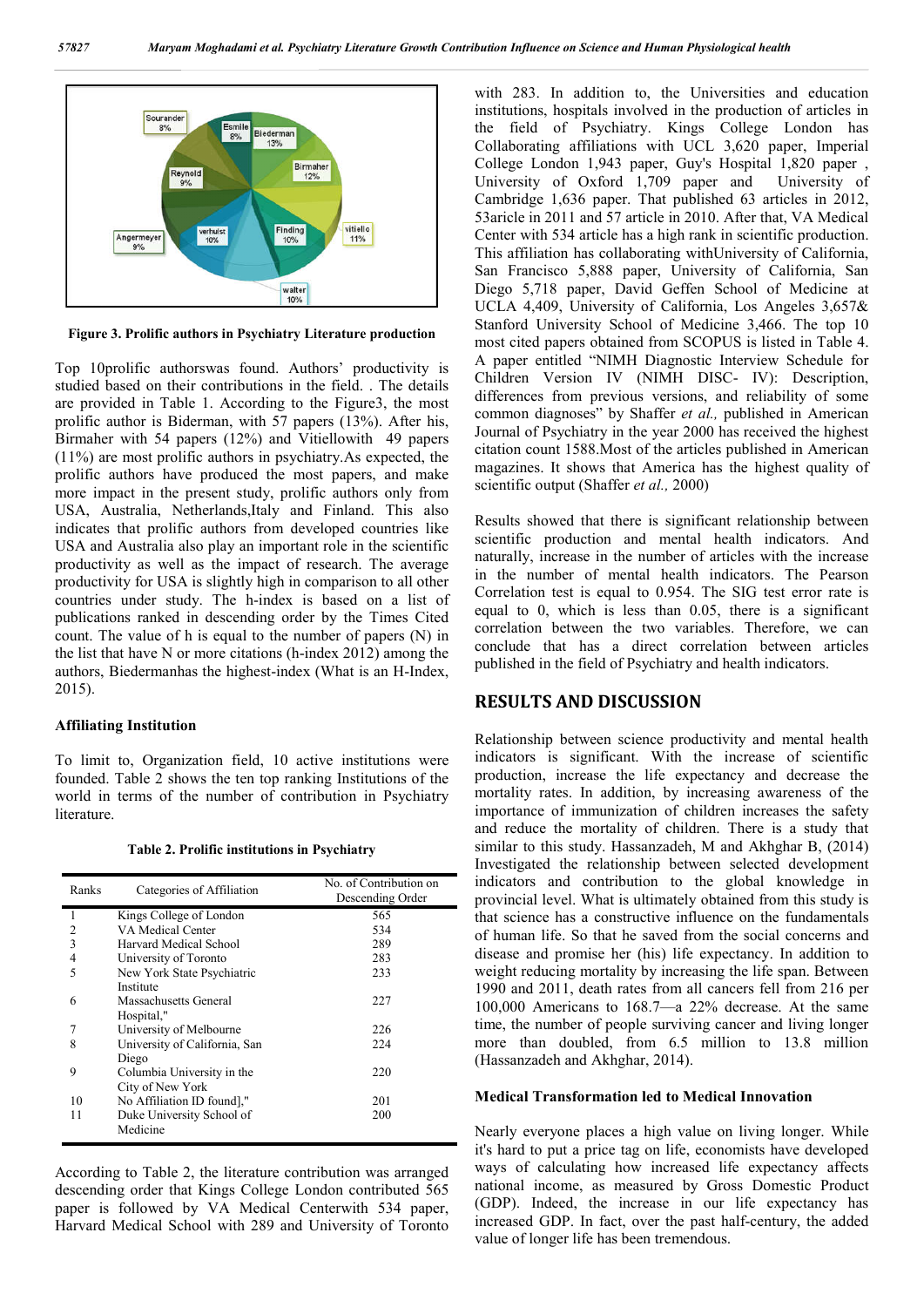#### **Table 2. Correlation coefficient papers and mental health indicators**

| Pearson correlation |  |
|---------------------|--|
| $O_{\text{tail}}$   |  |
|                     |  |

\*Correlation is significant at the 0.05 level (2-tailed)

#### **Table 3. List of Most Cited Papers**

| <b>Article Titles</b>                                                   | JournalTitles                                                      | CitedBy |
|-------------------------------------------------------------------------|--------------------------------------------------------------------|---------|
| NIMH Diagnostic Interview Schedule for Children Version IV (NIMH)       | American Journal of Psychiatry                                     | 1588    |
| $DISC-IV$ :                                                             |                                                                    |         |
| Psychometric properties of the strengths and difficulties questionnaire | Journal of the American Academy of Child and Adolescent Psychiatry | 1470    |
| A review of MRI findings in schizophrenia                               | Journal of the American Academy of Child and Adolescent Psychiatry | 1470    |
| The prevalence and correlates of adult ADHD in the United States:       | American Journal of Psychiatry                                     | 1251    |
| Results from the National Comorbidity Survey Replication                |                                                                    |         |
| Sertraline treatment of major depression in patients with acute MI or   | Journal of the American Medical Association                        | 931     |
| unstable angina                                                         |                                                                    |         |
| Prevalence, correlates, disability, and comorbidity of DSM-IV alcohol   | Archives of General Psychiatry                                     | 872     |
| abuse and dependence in the United States                               |                                                                    |         |
| Clinical practice guideline.                                            | Pediatrics                                                         | 751     |
| Prevalence and treatment of mental disorders, 1990 to 2003              | New England Journal of Medicine                                    | 716     |
| Pervasive developmental disorders in preschool children                 | Journal of the American Medical Association                        | 659     |
| Childhood sexual abuse and adult psychiatric and substance use          | Archives of General Psychiatry                                     | 655     |

#### **Table 4. Average of Health Indicators**

| Life Expectancy | Immunization indicator | Fertility | Birth rate | Mortality rate | Countries   |
|-----------------|------------------------|-----------|------------|----------------|-------------|
| 77              | 91                     |           | 14         | 8              | <b>USA</b>  |
| 78              | 85                     | 1.8       |            | 10             | England     |
| 78              | 96                     | 1.3       | 8          | 10             | Germany     |
| 81              | 94                     | 1.8       | 13         |                | Australia   |
| 80              | 88                     |           |            |                | France      |
| 80              | 94                     | . 5       |            |                | Canada      |
| 79              | 96                     | 1.8       |            |                | Netherland  |
| 81              | 89                     | $\cdot$ 3 | 10         | 10             | Italy       |
| 81              | 96                     | 1.8       |            | 10             | Sweden      |
| 81              | 87                     | 1.4       | 10         |                | Switzerland |

Living longer has a payoff in today's global economy, too. Mortality rates have fallen faster in poorer countries, thus helping to reduce the income inequality gap. These changes have been more dramatic than projections suggested. In fact, the added income is equal to at least half of the total growth in income between 1960 and 2010. As life expectancy increases, so does economic growth, making investments in cancer innovation a good bet for economic outlook. As we've seen, the general population is living longer thanks to medical innovation. This leads to greater prosperity and better quality of life. Findings of this research will contribute scientometrics community with insight which has come from real world Application of Such an approach to scientometrics studies not only will improve the effectiveness of this kind of investigations, but also will attract attentions from executive and decision making community to them as well. We should not forget that the ultimate goal of the science is creating the most prosperous future for human being (Life Expectancy, 2010). The good news is that those with cancer are living longer, too. If we multiply the average increase in life expectancy by the number of cancer survivors since 1990 (a figure that has doubled in that time frame), we learn that 43 million life-years have been saved from cancer (The Role of Science and Technology in Society and Governance 2015).

Thanks to medical innovation, people with cancer are living longer. Just as the increase in life-expectancy from other illnesses increased economic growth, the life-years saved from cancer adds income too. In fact, between 1990 and 2013, the 43 million life-years saved from cancer has generated about \$4.7 trillion in added income. (Tan, Ong, 2002). Today's

medical technology is more advanced, more effective, and in many cases, more costly than ever before. Furthermore there is an ever increasing demand for high technology diagnostic and therapeutic health care facilities and their availability may come into conflict with medical necessity, social justice and cost effectiveness. Rapidly changing medical technology and availability of high technology diagnostic and therapeutic equipment together with changing practice pattern of doctors has revolutionized the way health care is being Without doubt, medical technology is indispensable delivered today. For people's health and better quality of life in some areas; and contributes billions of dollars to the economy (Tan, Ong, 2002). The influence of science on people's lives is growing. While recent benefits to humanity are unparalleled in the history of the human species, in some instances the impact has been harmful or the long-term effects give causes for serious concerns. A considerable measure of public mistrust of science and fear of technology exists today. In part, this stems from the belief by some individuals and communities that they will be the ones to suffer the indirect negative consequences of technical innovations introduced to benefit only a privileged minority. The power of science to bring about change places a duty on scientists to proceed with great caution both in what they do and what they say. Scientists should reflect on the social consequences of the technological applications or dissemination of partial information of their work and explain to the public and policy makers alike the degree of scientific uncertainty or incompleteness in their findings. At the same time, though, they should not hesitate to fully exploit the predictive power of science, duly qualified, to help people